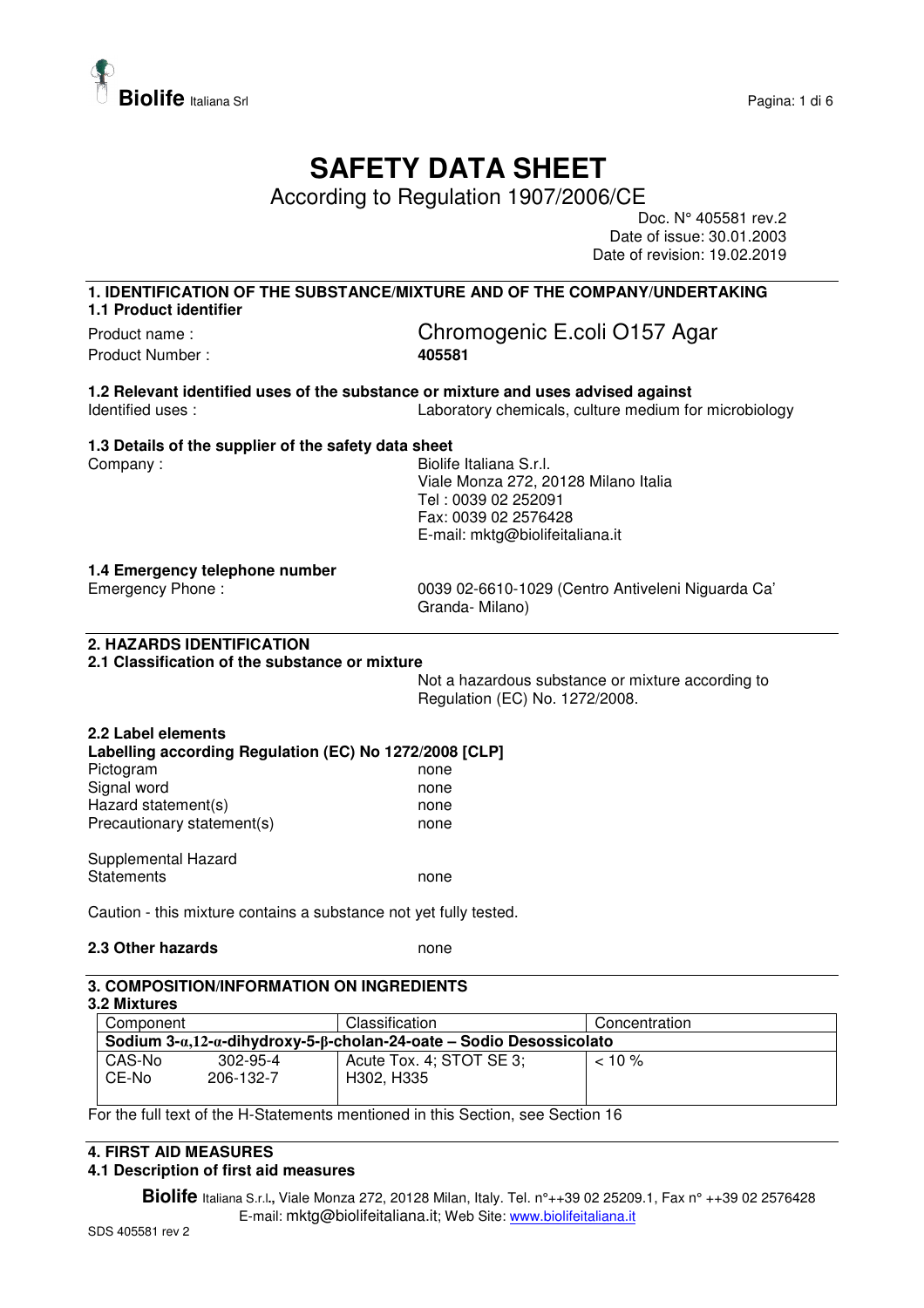

| If inhaled                                                                     | If breathed in, move person into fresh air. If not breathing,<br>give artificial respiration.                                   |  |
|--------------------------------------------------------------------------------|---------------------------------------------------------------------------------------------------------------------------------|--|
| In case of skin contact                                                        | Wash off with soap and plenty of water.                                                                                         |  |
| In case of eye contact                                                         | Flush eyes with water as a precaution.                                                                                          |  |
| If swallowed                                                                   | Never give anything by mouth to an unconscious person.<br>Rinse mouth with water.                                               |  |
| 4.2 Most important symptoms and effects, both acute and delayed                | To the best of our knowledge, the chemical, physical, and<br>toxicological properties have not been thoroughly<br>investigated. |  |
| 4.3 Indication of any immediate medical attention and special treatment needed | no data available                                                                                                               |  |
| <b>5. FIREFIGHTING MEASURES</b>                                                |                                                                                                                                 |  |
| 5.1 Extinguishing media                                                        |                                                                                                                                 |  |
| Suitable extinguishing media                                                   | Use water spray, alcohol-resistant foam, dry chemical or<br>carbon dioxide.                                                     |  |
| 5.2 Special hazards arising from the substance or mixture                      |                                                                                                                                 |  |
|                                                                                | Carbon oxides, Sulfur oxides, Sodium oxides                                                                                     |  |
| 5.3 Advice for firefighters                                                    | Wear self contained breathing apparatus for fire fighting if<br>necessary.                                                      |  |
| 5.4 Further information                                                        | no data available                                                                                                               |  |
| <b>6. ACCIDENTAL RELEASE MEASURES</b>                                          |                                                                                                                                 |  |
| 6.1 Personal precautions, protective equipment and emergency procedures        |                                                                                                                                 |  |
|                                                                                | Avoid dust formation. Avoid breathing vapors, mist or gas.<br>Ensure adequate ventilation. Avoid breathing dust.                |  |
| 6.2 Environmental precautions                                                  | Do not let product enter drains.                                                                                                |  |
| 6.3 Methods and materials for containment and cleaning up                      |                                                                                                                                 |  |
|                                                                                | Sweep up and shovel. Keep in suitable, closed containers<br>for disposal.                                                       |  |
| 6.4 Reference to other sections                                                | For disposal see section 13.                                                                                                    |  |
| 7. HANDLING AND STORAGE                                                        |                                                                                                                                 |  |
| 7.1 Precautions for safe handling                                              | Provide appropriate exhaust ventilation at places where dust<br>is formed.                                                      |  |
|                                                                                |                                                                                                                                 |  |
| 7.2 Conditions for safe storage, including any incompatibilities               | Keep container tightly closed in a dry and well-ventilated<br>place. Store in cool place. Hygroscopic. Avoid moisture.          |  |
| 7.3 Specific end uses                                                          | Apart from the uses mentioned in section 1.2 no other<br>specific uses are stipulated                                           |  |
| 8. EXPOSURE CONTROLS/PERSONAL PROTECTION                                       |                                                                                                                                 |  |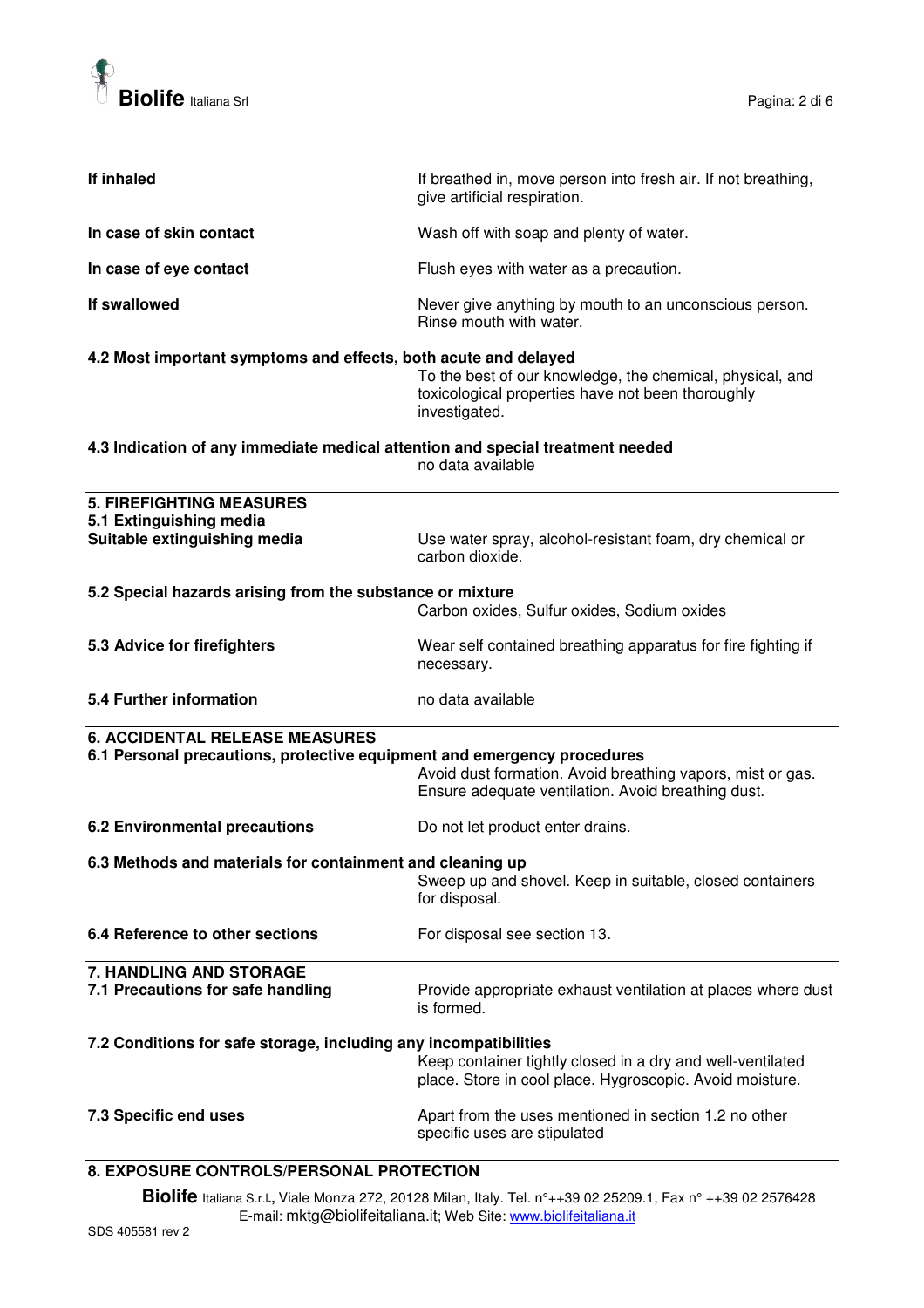

| 8.1 Control parameters<br>Components with workplace control parameters |                                                                                                                                                                                                                                                                                                                                                                                                                                                                              |
|------------------------------------------------------------------------|------------------------------------------------------------------------------------------------------------------------------------------------------------------------------------------------------------------------------------------------------------------------------------------------------------------------------------------------------------------------------------------------------------------------------------------------------------------------------|
|                                                                        | It doesn't contain substances with occupational exposure<br>limit value.                                                                                                                                                                                                                                                                                                                                                                                                     |
| 8.2 Exposure controls                                                  |                                                                                                                                                                                                                                                                                                                                                                                                                                                                              |
| Appropriate engineering controls                                       | Handle in accordance with good industrial hygiene and<br>safety practice.                                                                                                                                                                                                                                                                                                                                                                                                    |
| Personal protective equipment                                          |                                                                                                                                                                                                                                                                                                                                                                                                                                                                              |
| Eye/face protection                                                    | Use equipment for eye protection tested and approved<br>under appropriate government standards such as NIOSH<br>(US) or EN 166(EU).                                                                                                                                                                                                                                                                                                                                          |
| <b>Skin protection</b>                                                 | Handle with gloves. Gloves must be inspected prior to use.<br>Use proper glove removal technique (without touching<br>glove's outer surface) to avoid skin contact with this product.<br>Dispose of contaminated gloves after use in accordance with<br>applicable laws and good laboratory practices.<br>Wash and dry hands.<br>The selected protective gloves have to satisfy the<br>specifications of EU Directive 89/686/EEC and the standard<br>EN 374 derived from it. |
| <b>Body Protection</b>                                                 | Choose body protection in relation to its type, to the<br>concentration and amount of dangerous substances, and to<br>the specific work-place. The type of protective equipment<br>must be selected according to the concentration and amount<br>of the dangerous substance at the specific workplace.                                                                                                                                                                       |
| <b>Respiratory protection</b>                                          | Respiratory protection is not required. Where protection from<br>nuisance levels of dusts are desired, use type P1 (EN 143)<br>dust masks. Use respirators and components tested and<br>approved under appropriate government standards such as<br>NIOSH (US) or CEN (EU).                                                                                                                                                                                                   |

# **9. PHYSICAL AND CHEMICAL PROPERTIES**

| 9.1 Information on basic physical and chemical properties |                                           |  |
|-----------------------------------------------------------|-------------------------------------------|--|
| a) Appearance                                             | beige powder                              |  |
| b) Odour                                                  | no data available                         |  |
| c) Odour Threshold                                        | no data available                         |  |
| d) pH                                                     | $7.0 - 7.4$ at 25 °C at use concentration |  |
| e) Melting point/freezing                                 |                                           |  |
| point                                                     |                                           |  |
| Melting point/range:                                      | no data available                         |  |
| f) Initial boiling point and                              |                                           |  |
| boiling range                                             | no data available                         |  |
| g) Flash point                                            | no data available                         |  |
| h) Evapouration rate                                      | no data available                         |  |
| i) Flammability (solid, gas)                              | no data available                         |  |
| j) Upper/lower                                            |                                           |  |
| flammability or                                           |                                           |  |
| explosive limits                                          | no data available                         |  |
| k) Vapour pressure                                        | no data available                         |  |
| I) Vapour density                                         | no data available                         |  |
| m) Relative density                                       | no data available                         |  |
| n) Water solubility                                       | no data available                         |  |
|                                                           |                                           |  |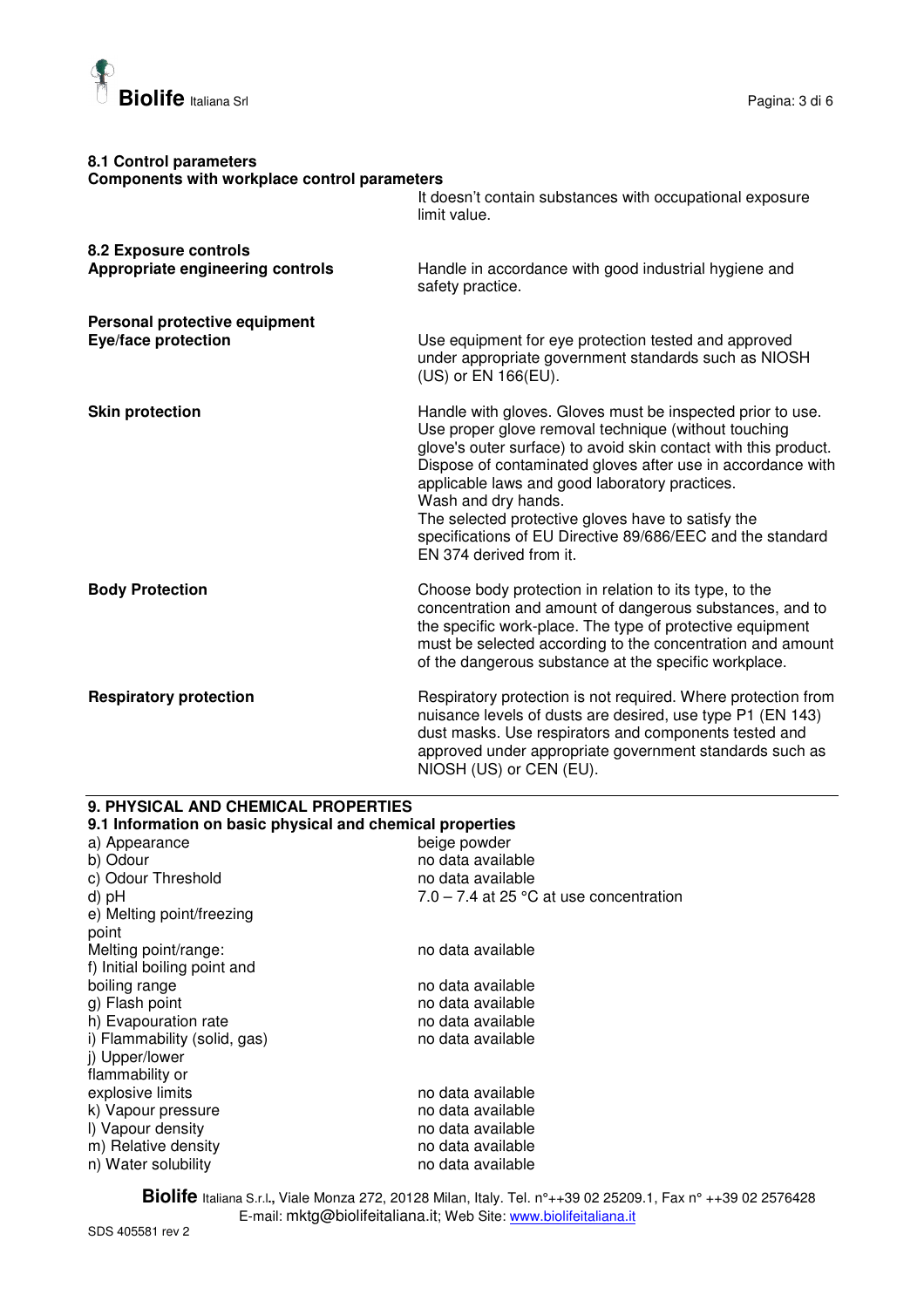

| o) Partition coefficient: noctanol/<br>water<br>p) Auto-ignition<br>temperature<br>q) Decomposition<br>temperature<br>r) Viscosity<br>s) Explosive properties<br>t) Oxidizing properties<br>9.2 Other safety information | no data available<br>no data available<br>no data available<br>no data available<br>no data available<br>no data available<br>no data available                     |  |
|--------------------------------------------------------------------------------------------------------------------------------------------------------------------------------------------------------------------------|---------------------------------------------------------------------------------------------------------------------------------------------------------------------|--|
|                                                                                                                                                                                                                          |                                                                                                                                                                     |  |
| <b>10. STABILITY AND REACTIVITY</b><br>10.1 Reactivity                                                                                                                                                                   | no data available                                                                                                                                                   |  |
| <b>10.2 Chemical stability</b>                                                                                                                                                                                           | no data available                                                                                                                                                   |  |
| 10.3 Possibility of hazardous reactions                                                                                                                                                                                  | no data available                                                                                                                                                   |  |
| 10.4 Conditions to avoid                                                                                                                                                                                                 | no data available                                                                                                                                                   |  |
| 10.5 Incompatible materials                                                                                                                                                                                              | Strong oxidizing agents                                                                                                                                             |  |
| 10.6 Hazardous decomposition products                                                                                                                                                                                    | no data available                                                                                                                                                   |  |
| <b>11. TOXICOLOGICAL INFORMATION</b><br>11.1 Information on toxicological effects<br><b>Acute toxicity</b>                                                                                                               | no data available                                                                                                                                                   |  |
| <b>Skin corrosion/irritation</b>                                                                                                                                                                                         | no data available                                                                                                                                                   |  |
| Serious eye damage/eye irritation                                                                                                                                                                                        | no data available                                                                                                                                                   |  |
| Respiratory or skin sensitisation                                                                                                                                                                                        | no data available                                                                                                                                                   |  |
| <b>Germ cell mutagenicity</b>                                                                                                                                                                                            | no data available                                                                                                                                                   |  |
| Carcinogenicity                                                                                                                                                                                                          | IARC: No component of this product present at levels<br>greater than or equal to 0.1% is identified as probable,<br>possible or confirmed human carcinogen by IARC. |  |
| <b>Reproductive toxicity</b>                                                                                                                                                                                             | no data available                                                                                                                                                   |  |
| Specific target organ toxicity - single exposure<br>no data available                                                                                                                                                    |                                                                                                                                                                     |  |
| Specific target organ toxicity - repeated exposure<br>no data available                                                                                                                                                  |                                                                                                                                                                     |  |
| <b>Aspiration hazard</b>                                                                                                                                                                                                 | no data available                                                                                                                                                   |  |
| <b>Potential health effects</b><br><b>Inhalation</b>                                                                                                                                                                     | May be harmful if inhaled. Causes respiratory tract irritation.                                                                                                     |  |
| Ingestion                                                                                                                                                                                                                | May be harmful if swallowed.                                                                                                                                        |  |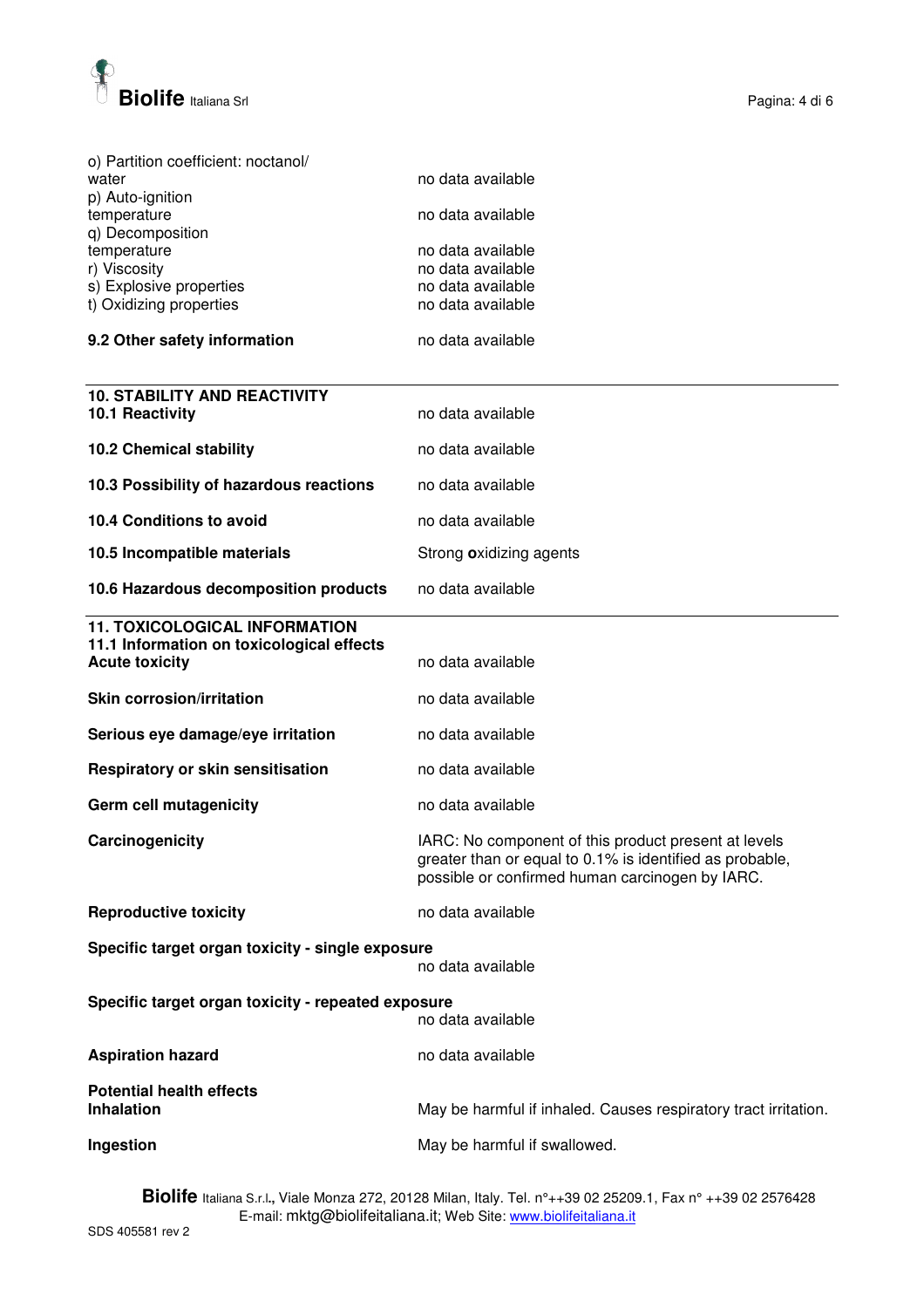

| <b>Skin</b>                                                                          | May be harmful if absorbed through skin. Causes skin<br>irritation.                                                             |
|--------------------------------------------------------------------------------------|---------------------------------------------------------------------------------------------------------------------------------|
| <b>Eyes</b>                                                                          | May cause eye irritation                                                                                                        |
| <b>Signs and Symptoms of Exposure</b>                                                | To the best of our knowledge, the chemical, physical, and<br>toxicological properties have not been thoroughly<br>investigated. |
| <b>Additional Information</b>                                                        | RTECS: no data available                                                                                                        |
| <b>12. ECOLOGICAL INFORMATION</b><br><b>12.1 Toxicity</b>                            | no data available                                                                                                               |
| 12.2 Persistence and degradability                                                   | no data available                                                                                                               |
| 12.3 Bioaccumulative potential                                                       | no data available                                                                                                               |
| 12.4 Mobility in soil                                                                | no data available                                                                                                               |
| 12.5 Results of PBT and vPvB assessment no data available                            |                                                                                                                                 |
| 12.6 Other adverse effects                                                           | no data available                                                                                                               |
| <b>13. DISPOSAL CONSIDERATIONS</b><br>13.1 Waste treatment methods<br><b>Product</b> | Offer surplus and non-recyclable solutions to a licensed<br>disposal company.                                                   |
| <b>Contaminated packaging</b>                                                        | Dispose of as unused product.                                                                                                   |
| <b>14. TRANSPORT INFORMATION</b><br>14.1 UN number                                   | ADR/RID: - IMDG: - IATA: -                                                                                                      |
| 14.2 UN proper shipping name                                                         | ADR/RID: Not dangerous goods<br>IMDG: Not dangerous goods<br>IATA: Not dangerous goods                                          |
| 14.3 Transport hazard class(es)                                                      | ADR/RID: - IMDG: - IATA: -                                                                                                      |
| 14.4 Packaging group                                                                 | ADR/RID: - IMDG: - IATA: -                                                                                                      |
| <b>14.5 Environmental hazards</b>                                                    | ADR/RID: no IMDG Marine pollutant: no IATA: no                                                                                  |
| 14.6 Special precautions for user                                                    | no data available                                                                                                               |

#### **15. REGULATORY INFORMATION**

This safety datasheet complies with the requirements of Regulation (EC) No. 1907/2006.

#### **15.1 Safety, health and environmental regulations/legislation specific for the substance or mixture**  no data available

#### **15.2 Chemical Safety Assessment** no data available

#### **16. OTHER INFORMATION Text of H-code(s) and R-phrase(s) mentioned in Section 3**